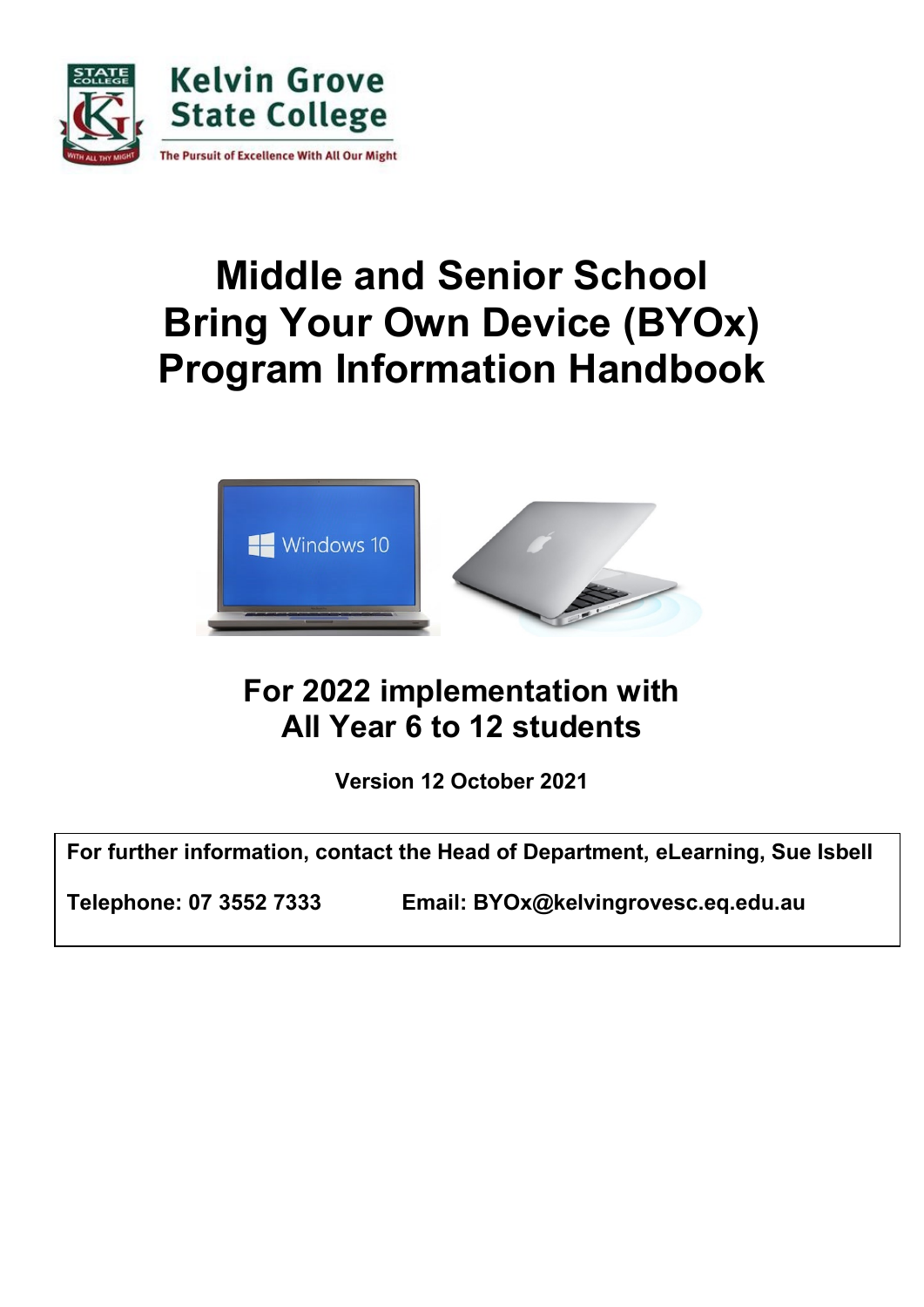# **TABLE OF CONTENTS**

| What if my student wants to run specialist software that requires higher specifications? 4 |  |
|--------------------------------------------------------------------------------------------|--|
|                                                                                            |  |
|                                                                                            |  |
|                                                                                            |  |
|                                                                                            |  |
|                                                                                            |  |
|                                                                                            |  |
|                                                                                            |  |
|                                                                                            |  |
|                                                                                            |  |
|                                                                                            |  |
|                                                                                            |  |
|                                                                                            |  |
|                                                                                            |  |
|                                                                                            |  |
|                                                                                            |  |
|                                                                                            |  |
|                                                                                            |  |
|                                                                                            |  |
|                                                                                            |  |
|                                                                                            |  |
|                                                                                            |  |
|                                                                                            |  |
|                                                                                            |  |
|                                                                                            |  |
|                                                                                            |  |
|                                                                                            |  |
|                                                                                            |  |
|                                                                                            |  |
| Other:                                                                                     |  |
|                                                                                            |  |
|                                                                                            |  |
|                                                                                            |  |
|                                                                                            |  |
|                                                                                            |  |
|                                                                                            |  |
|                                                                                            |  |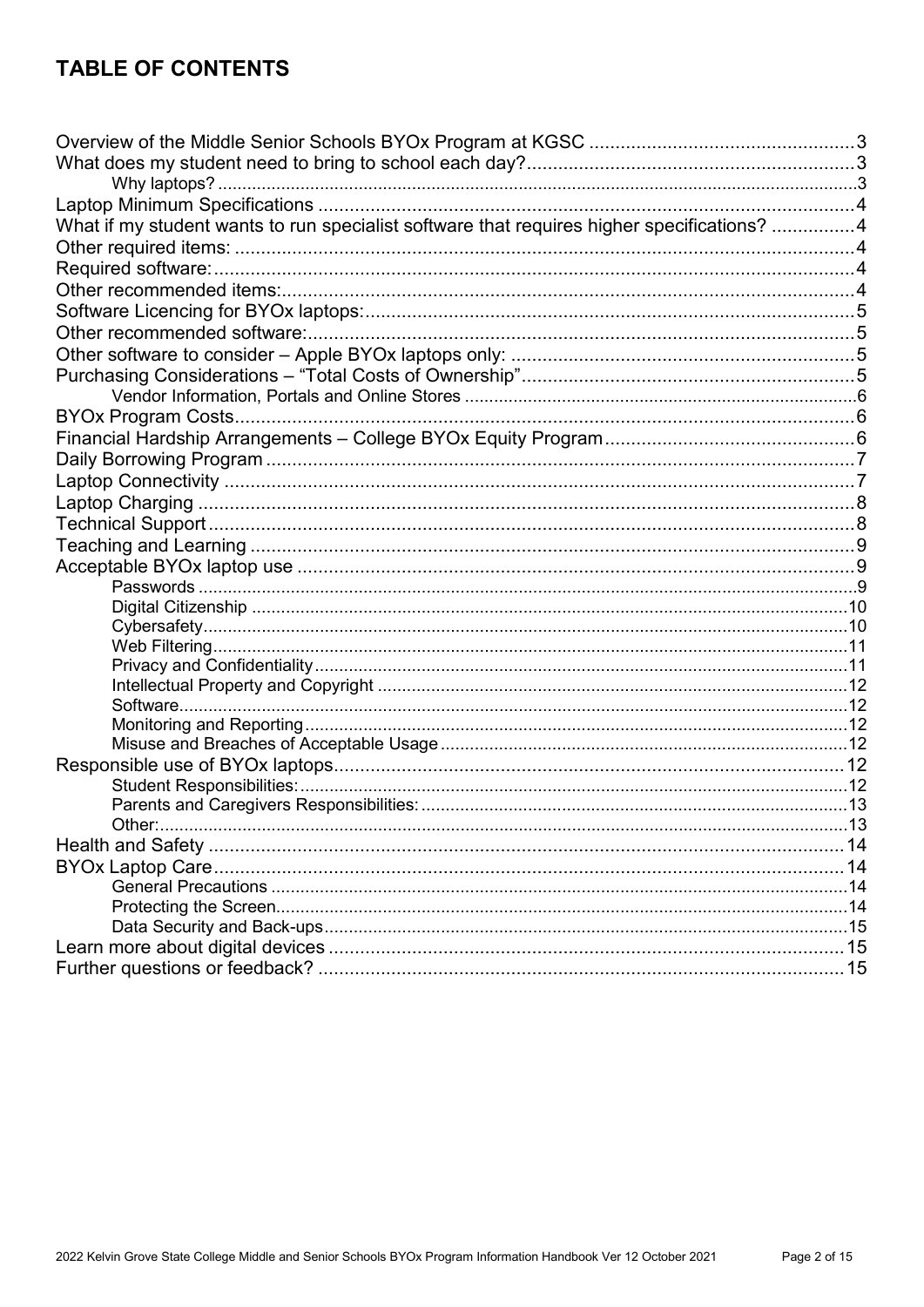# <span id="page-2-0"></span>**Overview of the Middle Senior Schools BYOx Program at KGSC**

This handbook is for parents\caregivers and students to provide further information about the 2021 BYOx program in the Middle (optional for Year 6) and Senior Schools at Kelvin Grove State College.

In the pursuit of excellence with all our might, the Kelvin Grove State College BYOx Program aims to enhance the curriculum program to improve student learning outcomes through increased access to digital tools, learning resources and pedagogy. Individualised student learning and differentiation, and opportunities for students to further develop into responsible digital citizens with high level digital skills are also greatly enhanced. From 2019, the BYOx Program was extended to Year 6 students on an optional basis.

*NOTE: Participation in the BYOx Program is a condition of participation in Academic Achievers and Music Excellence Programs. Students in these programs are not eligible for the College BYOx Equity Program.*

This booklet is subject to change. Changes will be communicated via email, the College Chronicle and the newest version of this document will be available on the College website.

Bring Your Own 'x' (BYOx) is a new pathway supporting the delivery of 21<sup>st</sup> century learning. BYOx is a term used to describe a digital device ownership model where students … use their privately owned devices to access the network and information systems in an educational setting. *Qld Government Services Catalogue Online 2020*

The Department of Education, Training and Employment (DETE) recognises that 1:1 programs (i.e. one student to one device) are a critical component in an international move towards individualised learning, and that participation in these programs is associated with increased student and staff technology use, student engagement and interest levels *(Bebell and O'Dwyer, 2010).*

BYOx has been increasing in all industry sectors and the introduction of the 1:1 initiative has increased the normalisation and increased use of digital technologies in education. BYOx allows schools to progress to a more flexible and mature 1:1 program, address discontinued 1:1 federal funding and responds to expectations of contemporary learners and the wider community *(Source: Metropolitan BYOx Workshop presentation May 2014).*

According to national and international research, schools that migrate to a BYOx model enjoy many benefits, including:

- increased student motivation, confidence and engagement with learning because students are familiar with their devices
- greater autonomy in the classroom
- the maturing of students as digital citizens who embrace digital opportunities and responsibilities
- the normalising of technology use between the school and home
- greater opportunity for inter-school collaboration

*(https://byox.eq.edu.au/why-byox/Pages/default.aspx - Alberta Government, 2012; Lee, Levins, Hubbard, & Freedman, 2013; Ministerial Council on Education, Employment, Training and Youth Affairs, 2008; Nielsen, 2013; Wainwright, 2013; Sweeney, & Intelligent Business Research Services Ltd., 2012)*

# <span id="page-2-1"></span>**What does my student need to bring to school each day?**

Students need to bring a fully charged Windows or Apple laptop that meets the minimum specifications, and other required items as listed below. **All items must be named to allow easy identification of owner.**

#### <span id="page-2-2"></span>**Why laptops?**

Computers are currently the main digital tool used in teaching and learning across the College, therefore having laptops as the BYOx program device provides a standardised teaching and learning environment for staff and students. It also ensures compatibility with College owned computers in order to minimise connectivity, software and other issues.

Laptops allow students to create and use a wide range of digital content across all curriculum areas, and are the most suitable and cost effective device to meet all curriculum requirements at this point in time. The laptop minimum specifications should extend the useful life of the laptop to a minimum of three years, subject to individual use.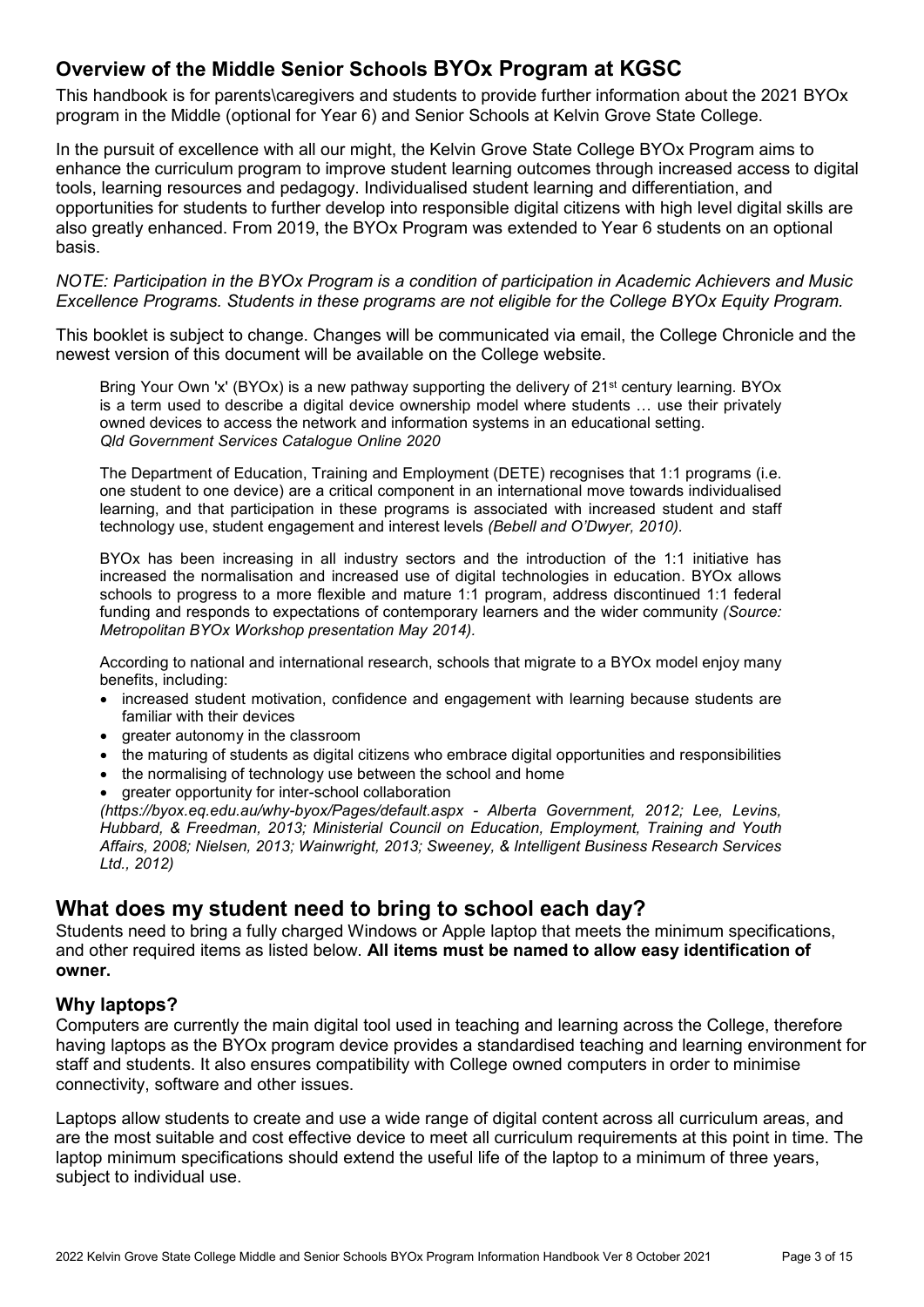# <span id="page-3-0"></span>**Laptop Minimum Specifications**

- <span id="page-3-1"></span>• Windows **OR** Apple laptop *NOTE: Apple laptop required for students choosing to enrol in Music Excellence*
- **Laptop Size:** minimum 11 inch size *NOTE: maximum 13" recommended to avoid breakage and minimise weight*
- **Operating system:** Windows 10 64 bit **OR** Apple OS Catalina 10.15
- **Battery:** 6-8 hour battery life
- **Processor:** Intel Core i5 9th Generation or Apple equivalent
- **Display:** FHD (1920x1080) 1080p or higher
- **Graphics:** Intel UHD Graphics 620 or higher *NOTE: Newest Apple laptops do not come with VGA or HDMI ports – an adaptor must be purchased if students need to connect to data projectors or digital televisions e.g. for assessment presentations*
- **Memory:** 8GB or higher
- **Storage:** 256GB solid state hard drive (SSD) *NOTE: 512GB is recommended if using an optional dual boot setup on an Apple laptop. If storing a large number of audio/video etc. files, consider purchase of a minimum 500GB external hard drive.*
- **Ports:** 2 USB ports (additional or an external USB hub is recommended especially if a mouse is being used) *NOTE: Newest Apple laptops come with USB-C ports – a suitable adaptor will need to be purchased to enable a USB 2.0/3/0 device to be plugged in*
- **Network connectivity:** Dual Band AC compatible Wireless 5GHz *NOTE: laptops which only have 2.4 Ghz wireless connectivity will not connect to the Department of Education wireless network*
- Integrated speakers and microphone and webcam (standard in laptops)

#### **What if my student wants to run specialist software that requires higher specifications?**

<span id="page-3-2"></span>Some subjects (e.g. Technology and Design; Film and Television; Visual Arts; Music; Digital Technologies) use specialized software (e.g. for computer aided design or CAD; image and video editing software; animation; virtual reality; music composition) which requires upgraded hardware components to run efficiently on the laptop. More information about specific software used in subjects can be obtained through each subject Head of Department by emailing [BYOx@kelvingrovesc.eq.edu.au.](mailto:BYOx@kelvingrovesc.eq.edu.au)

If your student wishes to install and use higher end software programs on their BYOx laptop, it is recommended that the following hardware components be upgraded **at the time of purchase**:

- **Processor:** Intel Core i7 10th Generation or Apple equivalent
- **Graphics:** Dedicated (built-in) Graphics Processing Unit (GPU)
- **Memory:** 16GB or higher
- **Storage:** 512GB solid state (SSD) hard drive; additional minimum 500GB external hard drive for backup and storage of large files recommended

### **Other required items:**

- <span id="page-3-3"></span>• Headphones with microphone to suit laptop
- Hard protective water resistant laptop case to suit laptop model. *NOTE: Rubber sleeves do not provide adequate protection for laptops. Warranty and/or accidental damage insurance could be voided if a suitable case is not used, or if laptops are placed directly into student bags without a case. The case should be strong enough to protect the laptop inside the student's school bag e.g. if a heavy item lands on it*
- New Apple laptops only USB-C adaptor to suit laptop model for USB 2.0/3/0 devices

# **Required software:**

*See<https://kelvingrovesc.eq.edu.au/facilities/computers-and-technology/software-for-students>*

- <span id="page-3-4"></span>• BYOx Link (Microsoft InTune) for connectivity to the wireless network – information will be emailed to parents/carers and students just prior to the start of the new school year
- Security software suite with anti-virus and anti-malware e.g. Nortons by Symantec, McAfee, Avira *NOTES:* 
	- *Cyber security experts recommend that free security software, including anti-virus software, not be used*
	- *Security software may impact on the ability to connect student BYOx laptops to the state-wide Department of Education wireless network. Students need to be able to turn off security software if required (local administrator permissions), else parents\carers (with username and passwords) will*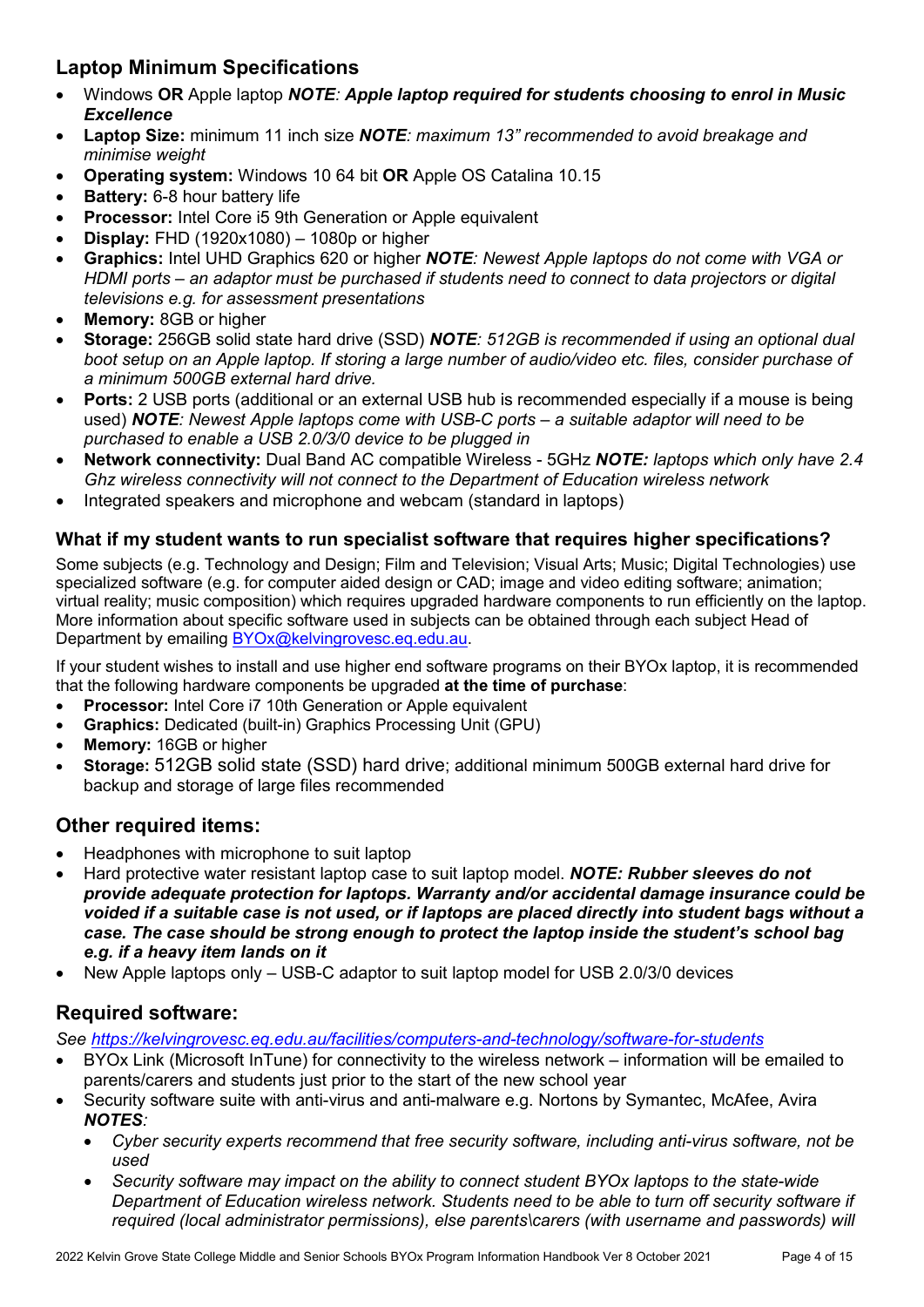*need to come with the student to the Student Tech Hub in the Middle Senior Library to connect the laptop (8 am recommended).* 

- *Microsoft Family and Qustodio (MacOS) do not allow students to connect their BYOx laptops and should not be installed.*
- Office 365 ProPlus\Office 2016 or later version (free for state school students) https://learningplace.education.gld.gov.au/microsoft-office-software
- Internet browser *NOTE: Microsoft Edge is the default Windows 10 browser; Safari is the default MacOS browser. Students should also install Google Chrome and Mozilla Firefox as alternative browsers as different sites work better with different browsers*
- Adobe Creative Cloud software required by students in Visual Arts and some Digital Technologies subjects; recommended for all Year 7-12 students (e.g. for video and image editing). In previous years, all students received an allocated "named user licence" funded by the College, subject to annual budget approval process (not finalised at this point in time). Further information will be emailed to students at the start of the new school year.

### **Other recommended items:**

- <span id="page-4-0"></span>• Mouse (USB or wireless)
- Minimum 3 year warranty with next day on-site support. *NOTE: Parents/carers should investigate Australian Consumer Law prior to purchasing additional warranty and seek clarification from vendors what repairs and/or replacements would be covered under this law [https://www.accc.gov.au/consumers/consumer-rights](https://www.accc.gov.au/consumers/consumer-rights-guarantees/warranties)[guarantees/warranties](https://www.accc.gov.au/consumers/consumer-rights-guarantees/warranties)*
- Minimum 3 year Accidental Damage insurance
- New Apple laptops only VGA and HDMI adaptor to enable connection to data projectors, televisions etc.
- Backup up storage device e.g. USB or external drive (size depends on amount and size of files)
- Additional laptop charge cable with power pack

### **Software Licencing for BYOx laptops:**

School owned software may only be installed on school owned devices. Some subjects require the use of subject specific software, all of which have different licencing arrangements for private purchase and\or BYOx laptops. Where student licences are available for software or digital textbooks, licencing arrangements are managed by the relevant Head of Department. If licencing does not allow installation of specialist software on student BYOx laptops, students will be able to access school owned computers if required for particular subjects.

### <span id="page-4-1"></span>**Other recommended software:**

<span id="page-4-2"></span>Software used in each subject and year level is generally given to students by teachers at the start of each school year, semester and/or unit of work. If this information is required prior to purchasing a new laptop, contact the relevant faculty Head of Department by emailing [BYOx@kelvingrovesc.eq.edu.au](mailto:BYOx@kelvingrovesc.eq.edu.au). Note that upgraded specifications may be required for some individual programs - see "**What if my student wants to run specialist software that requires higher specifications**?" above for more information. See also<https://kelvingrovesc.eq.edu.au/facilities/computers-and-technology/software-for-students>

### **Other software to consider – Apple BYOx laptops only:**

<span id="page-4-3"></span>Consider purchasing a Windows 10 licence to enable the Apple laptop to also run Windows software. Apple vendors should be able to provide this service for a reasonable charge if assistance if needed. Contact [licensing@data3.com.au](mailto:licensing@data3.com.au) to enquire about student licencing arrangements for Windows 10 or purchase through a Windows reseller.

# **Purchasing Considerations – "Total Costs of Ownership"**

A wide range of computer vendors and laptop makes and models should be investigated, and the "total cost of ownership" considered when purchasing laptops.

**The cheapest laptop to buy may not be the most economical over the life of the laptop** (usually minimum 3-4 years depending on individual use). Consider included components, technical support,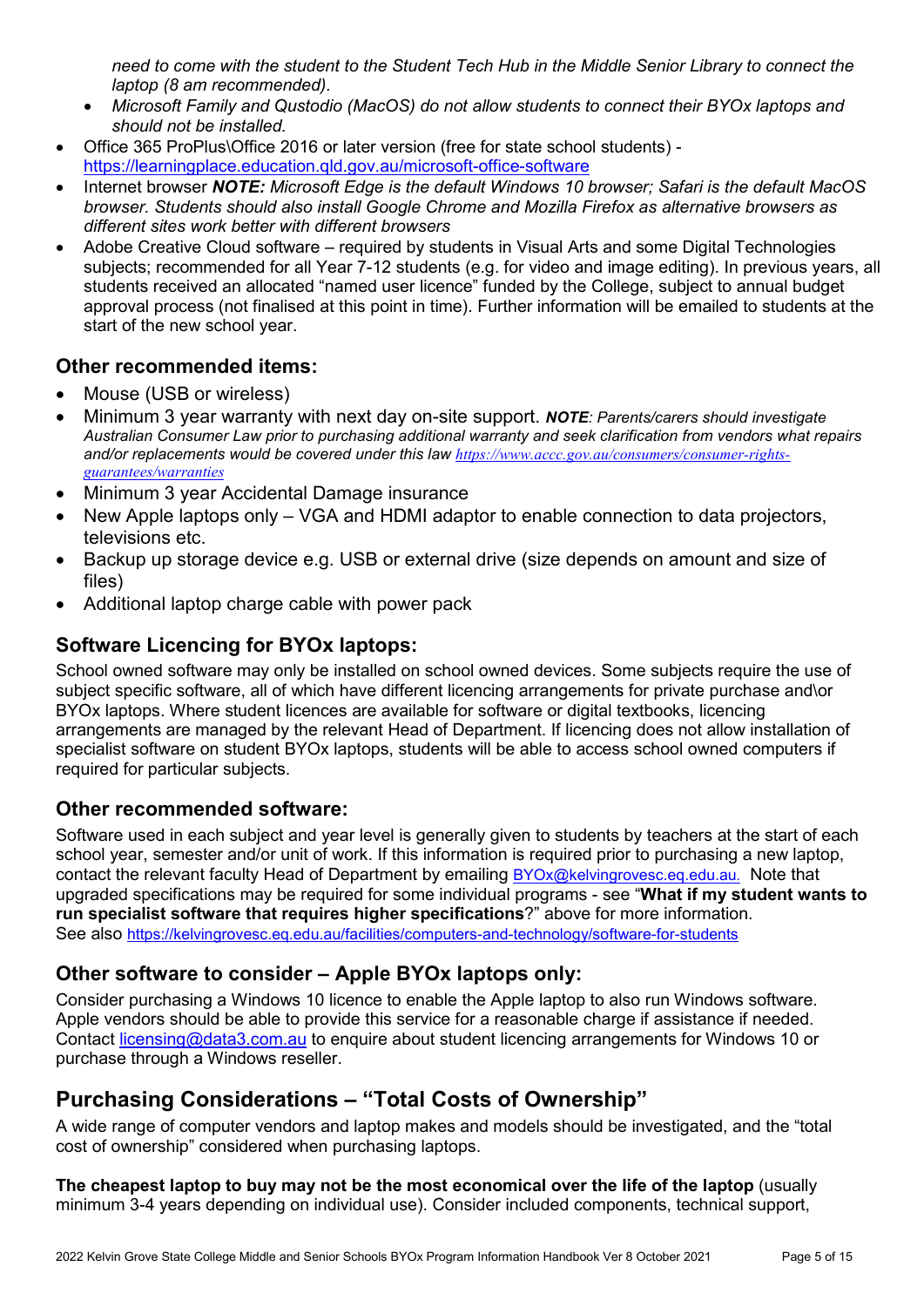warranty and accidental damage arrangements. Upgraded laptop specifications will generally provide better performance over a longer period of time, depending on individual usage.

The following documents are available on the College website to assist with the decision making process when comparing laptop makes and models:

- Laptop Purchase Decision Making Matrix [https://kelvingrovesc.eq.edu.au/Supportandresources/Formsanddocuments/Documents/eLearning%20](https://kelvingrovesc.eq.edu.au/Supportandresources/Formsanddocuments/Documents/eLearning%20Platform/BYOx_Laptop_Purchase_Decision_Making_Matrix.docx) [Platform/BYOx\\_Laptop\\_Purchase\\_Decision\\_Making\\_Matrix.docx](https://kelvingrovesc.eq.edu.au/Supportandresources/Formsanddocuments/Documents/eLearning%20Platform/BYOx_Laptop_Purchase_Decision_Making_Matrix.docx)
- Laptop Pros, Cons and Questions [https://kelvingrovesc.eq.edu.au/Supportandresources/Formsanddocuments/Documents/eLearning%20](https://kelvingrovesc.eq.edu.au/Supportandresources/Formsanddocuments/Documents/eLearning%20Platform/BYOx_Laptop_Purchase_PCQ.docx) [Platform/BYOx\\_Laptop\\_Purchase\\_PCQ.docx](https://kelvingrovesc.eq.edu.au/Supportandresources/Formsanddocuments/Documents/eLearning%20Platform/BYOx_Laptop_Purchase_PCQ.docx)

The College takes no responsibility for private laptop purchases and/or finance arrangements. All issues with laptop purchases or technical issues need to be taken up with the vendor. Deliveries must not be made to the College.

#### <span id="page-5-0"></span>**Vendor Information, Portals and Online Stores**

A number of vendor website portals\online stores links are provided as a service to parents/carers. The College takes no responsibility for any of the information provided on the vendor portals. Vendors are provided information about the College BYOx program, including minimum specifications and required items, and vendors have sole responsibility for the offerings they include on their portals. Parents/carers need to ensure that minimum specifications and requirements for the BYOx program are met when considering purchasing items through any vendor.

Education vendors have experience in supplying laptops that have been evaluated for use with school students, and may be able to provide a cost effective suitable BYOx laptop, warranty and technical support arrangements.

Information about local retailers who have contacted the College about the BYOx program are also included in the list of vendors on the website.

Many vendors have finance plans (including interest free options), hiring and\or leasing options available which allows costs to be spread over a period of time. Purchase, finance and lease agreements are private arrangements between the parent\caregiver and the vendor.

The College takes no responsibility for any BYOx laptop purchasing and\or financial arrangements.

All issues with laptop purchases or technical issues need to be taken up with the vendor, not the College. Deliveries must not be made to the College.

See [https://kelvingrovesc.eq.edu.au/facilities/computers-and-technology/vendor-information-and-portals](https://kelvingrovesc.eq.edu.au/facilities/computers-and-technology/vendor-information-and-portals-online-stores)[online-stores](https://kelvingrovesc.eq.edu.au/facilities/computers-and-technology/vendor-information-and-portals-online-stores) for more detailed information, and links to vendor information and portals\online stores.

### <span id="page-5-1"></span>**BYOx Program Costs**

All BYOx charges (including Equity Program and daily borrowings) are included in the annual ICT charge in the College Student Resource Scheme, and there are no additional charges payable to the College. The annual ICT charge contributes towards additional connectivity infrastructure, technical support and licencing costs to support the BYOx program.

# <span id="page-5-2"></span>**Financial Hardship Arrangements – College BYOx Equity Program**

For families experiencing financial hardship, a limited number of College owned laptops are available for borrowing from the Student Laptop Hub in the Library each day on a first in basis.

Applications for participation in the College Equity Program are through the relevant sub-school Principal at the start of each year. Information and application forms are distributed at the start of Term 1 each year, and then made available on the College website.

Bringing a BYOx laptop each day is a condition of participation in the Academic Achievers and Music Excellence Programs. Students choosing to enrol in these programs are not eligible for the College Equity Program.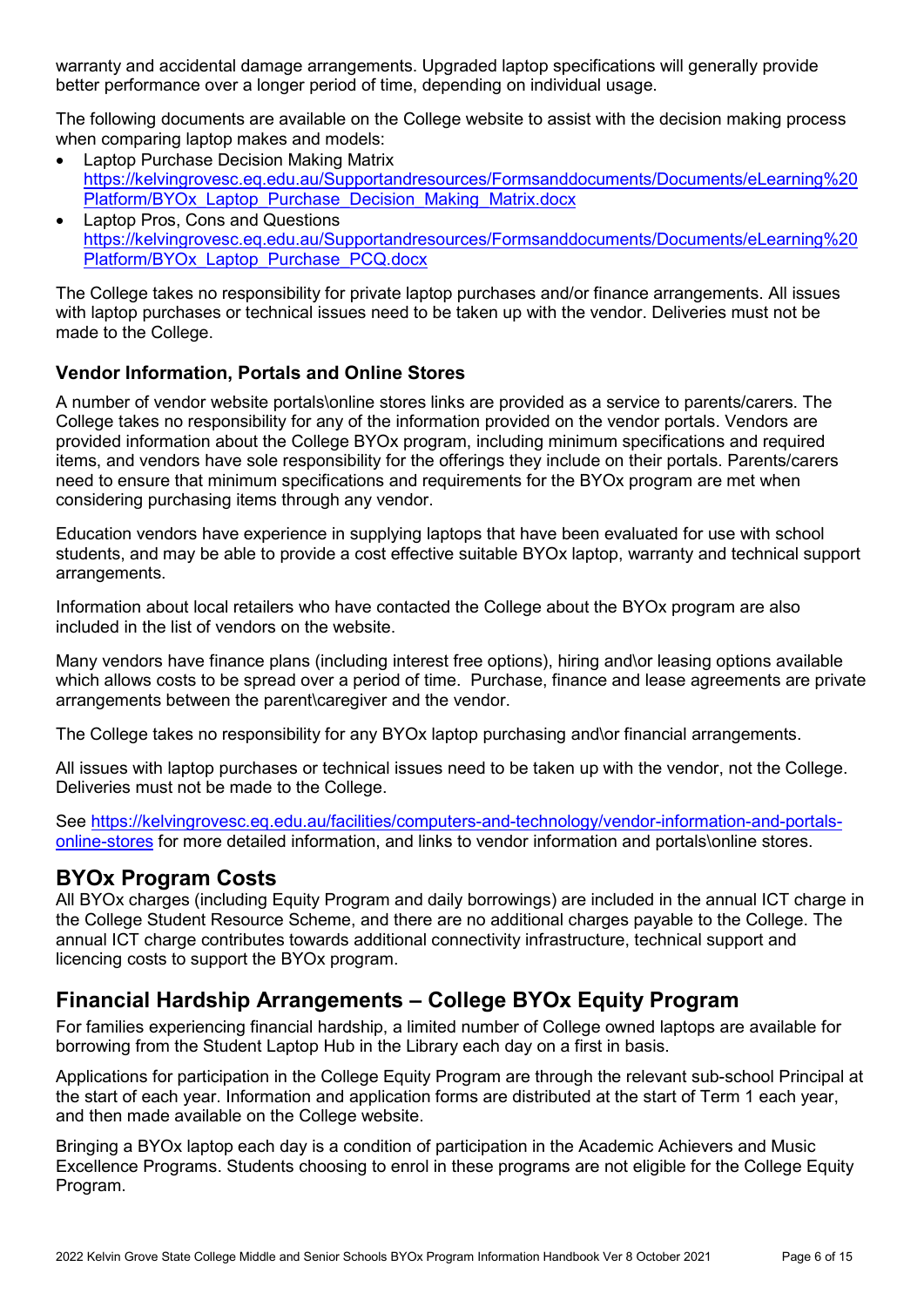# <span id="page-6-0"></span>**Daily Borrowing Program**

If students have an issue with their BYOx laptop on a particular day, a limited number of College owned laptops are available for daily borrowing each day on a first in basis through the Student Laptop Hub in the Middle Senior School Library.

Year 7-12 students needing to borrow a "daily borrowing" laptop can do so from the Student Laptop Hub at the front of the Middle Senior Library (turn right after entering) at the following times:

- 8 am to 9 am
- the first 10 minutes of each lesson (with teacher note only)
- during morning tea and lunch breaks

These laptops must not be taken home, and must be returned after the end of the student's final lesson each day. Information about daily borrowings is communicated to students through daily notices at the start of Term 1. The daily borrowings program usually commences in Week 2 of Term 1.

# <span id="page-6-1"></span>**Laptop Connectivity**

Student BYOx laptops connect to the College wireless network (part of the state-wide Department of Education network) through a Department of Education approved technical solution, currently BYOx Link (Microsoft InTune), to ensure security requirements are met.

The following information (subject to change) provides an overview of procedures for on-boarding BYOx laptops:

- Information re timelines and procedures for connecting new BYOx laptops is emailed to current parents/carers in late Term 4, and at the start of Term 1. Information is also communicated to students by email and through class teachers and daily notices
- Students require their username and password in order to on-board their BYOx laptop:
	- $\circ$  Existing students passwords may be reset prior to the commencement of Term 1, with information communicated to parents/carers prior to the commencement of the term
		- o New students (after the password reset if done) obtain username and password from classroom teacher or Middle Senior Library staff. Note it can take minimum 1-2 days from official start date for a new network account to be automatically generated, and longer during peak times
- Students must have a local administrator account with full admin rights on their laptop, and know the user and password for this account, to on-board their BYOx laptop
- Once students know their username and password, and have received BYOx Link (Microsoft InTune) emails, they can follow the instructions to on-board at home. Note that any Microsoft updates will need to be done before the laptop can be on-boarded successfully (this the recommendation that this be done at home)
- On returning to school, successfully on-boarded laptops should automatically connect to EQNet students need to check that they are connected to EQNet
- During Week 1 in Term 1, students will be able to access technical assistance at allocated times for each year level to balance out the load on the network and the Tech Hub team, with the following process in place:
	- 1. students attempt to on-board their laptop (recommended at home, including any required Microsoft updates that must be done before successful on-boarding) following instructions (Apple and Windows versions; PDF and video guides) provided by email (accessed at home) and class teachers, or paper copies in the Library
	- 2. students with issues on-boarding individually seek assistance from any available Student ICT Experts in class (with teacher permission) or in the Library (with teacher note during advertised available class times)
	- 3. students obtain assistance from Student ICT Experts at the Student Tech Hub in the Middle Senior Library (with teacher note during advertised available class times)
	- 4. students still having issues will be referred to Tech Hub team for assistance (with teacher note if during advertised available class times)
- From Week 2, students still having issues can go to the Student Tech Hub in the Middle Senior Library to get assistance with on-boarding, software and printing issues at the following times, or other times communicated through daily notices:
	- $\circ$  8-8.45 am before school<br> $\circ$  during morning tea and l
	- during morning tea and lunch breaks
	- o after school until 3.30 pm
- From Week 3, students (or parents/carers) who have not had their issues resolved by the Student Tech Hub can escalate ongoing issues to the HOD eLearning in person at the Middle Senior Library or by emailing [BYOx@kelvingrovesc.eq.edu.au](mailto:BYOx@kelvingrovesc.eq.edu.au)

#### **Known issues:**

• Security software installed on the BYOx laptop may not allow the laptop to be connected to the College wireless network, so students need to be able to turn off security software if required (local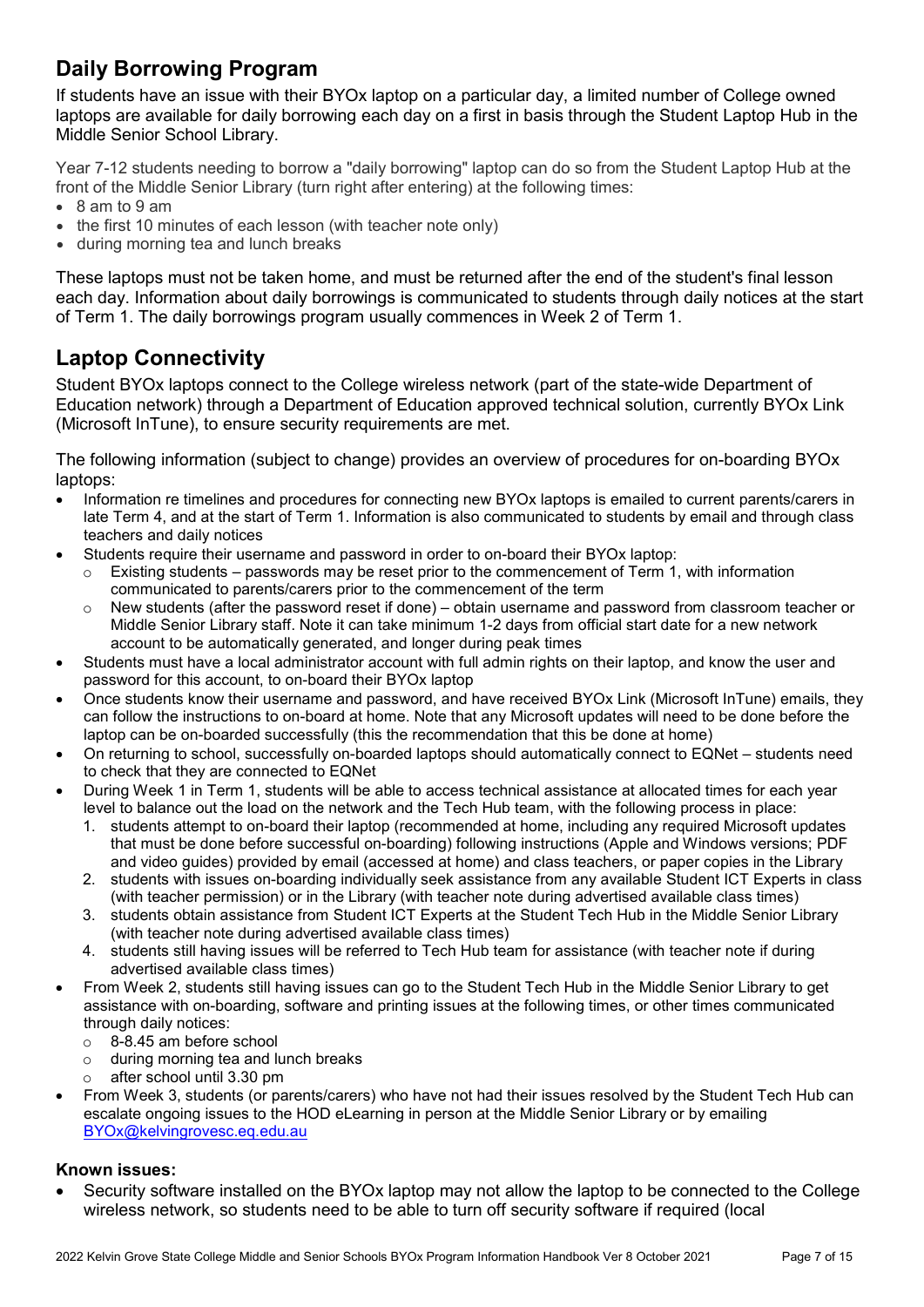administrator permissions needed). Alternatively, parents\carers (with security software username and passwords) will need to come with the student to the Student Tech Hub in the Middle Senior Library to connect the laptop (8 am recommended) from Week 2

• Microsoft Family and Qustodio (MacOS) do not allow students to connect their BYOx laptops to the wireless network and should not be installed

Once connected to the College wireless network through BYOx Link (Microsoft InTune) to EQNet, students are able to use their BYOx laptop to access:

- Department of Education (filtered) Managed Internet Services, including online Office 365 applications (including Outlook, OneDrive, Class Notebooks etc.) and other websites
- the College network for
	- $\circ$  file management and storage, including student network H: drive and student common drive
	- o printing services using BYOx tap and release system

Parents\caregivers should be aware that BYOx laptops (as with personal mobile phones and tablets) enable access to home and other out of school networks and internet services that may not be secure or include filtering. The College takes no responsibility for security issues or content accessed by students using private networks or other internet services on private devices, including BYOx laptops, at any time.

Refer also to the College ICT Network Access and Usage and Mobile Phone policies on the College website. <https://kelvingrovesc.eq.edu.au/support-and-resources/forms-and-documents/documents>

# <span id="page-7-0"></span>**Laptop Charging**

It is an individual student responsibility to ensure their BYOx laptops are brought to school fully charged and ready for use each day.

There is very limited capacity to charge BYOx laptops at school, including a small dedicated station in the Middle Senior Library. This is primarily due to workplace health and safety issues, including:

- power cables are a trip hazard
- power cables must be "tested and tagged" to be deemed safe under Department of Education requirements

In addition to this, having a large number of BYOx laptops being charged by students each day would significantly increase College electricity expenditure each year and negatively impact the annual College budget including teaching and learning and other programs and available resources.

**Students must not plug in BYOx laptops to charge without staff permission, and must ensure that any charging laptops are placed in a safe location and cables do not create a trip hazard.**

# <span id="page-7-1"></span>**Technical Support**

College ICT technicians provide technical support for connectivity of BYOx laptops to the College wireless network at the Student Tech Hub which is located in the Middle Senior Library.

Every attempt will be made to connect BYOx laptops that meet the minimum specifications, assuming there are no technical or other issues outside of tech control.

All other technical issues will be the responsibility of the parent\caregiver and student, and the relevant vendor the laptop was purchased through. Vendor and technical support turnaround times should be considered when purchasing and seeking repairs for BYOx laptops.

|                              | <b>Connection:</b>                  | Hardware:                                  | Software:                                    |
|------------------------------|-------------------------------------|--------------------------------------------|----------------------------------------------|
| <b>Parents and</b>           |                                     |                                            |                                              |
| <b>Caregivers</b>            | (home-provided internet connection) |                                            |                                              |
| <b>Students</b>              |                                     |                                            |                                              |
| <b>School</b>                | school provided internet connection |                                            | (some school-based software<br>arrangements) |
| <b>BYOx laptop</b><br>vendor |                                     | (see specifics of warranty on<br>purchase) |                                              |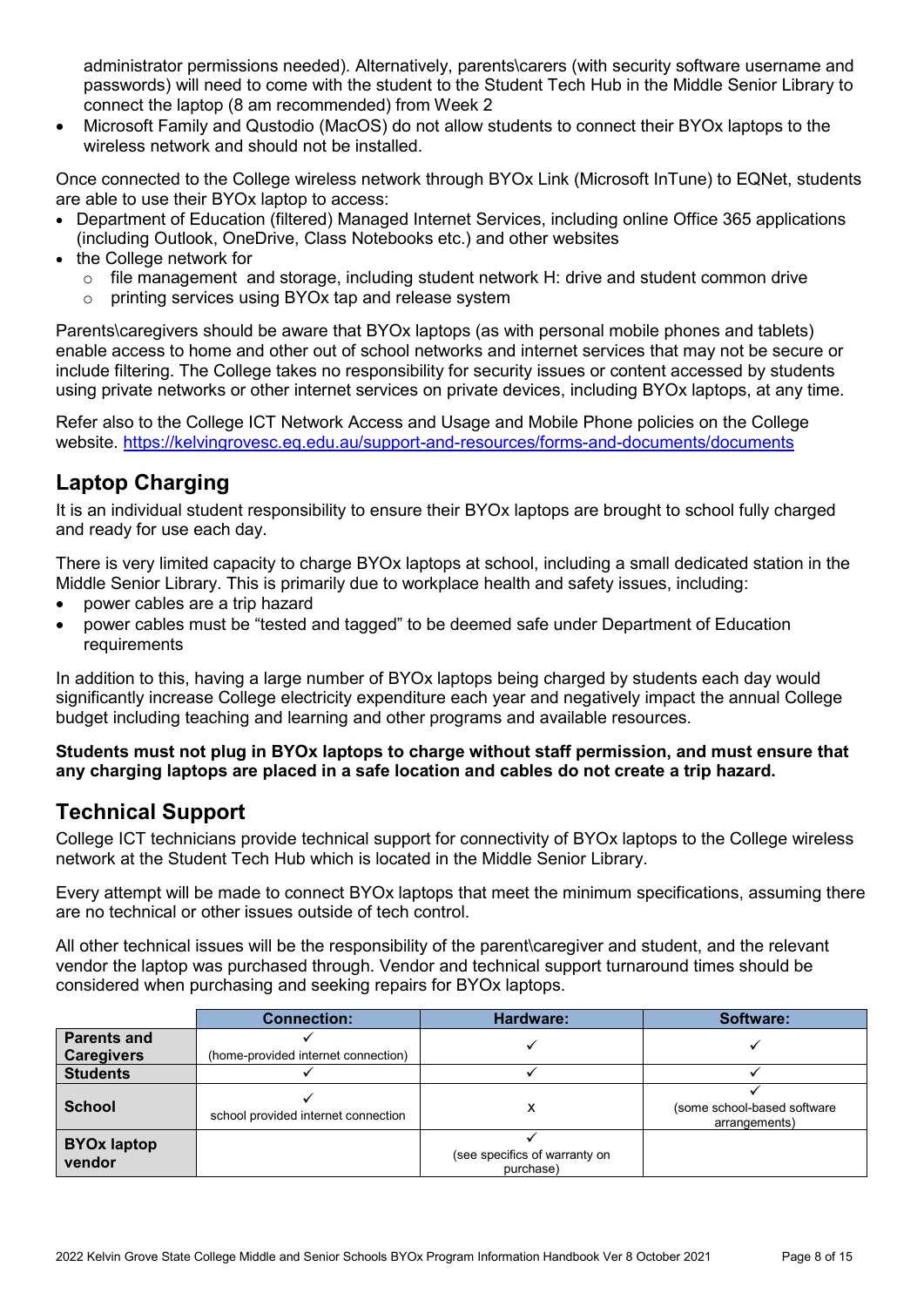# <span id="page-8-0"></span>**Teaching and Learning**

Teaching and learning continues to transform with increased individual access to digital devices by students, and how this occurs is different in each year level and subject. Through use of digital content, concepts can generally be taught faster and with a higher level of individualization, and students can be more productive in learning time.

Each student has access to eLearning spaces and tools to support and enhance their learning and assessment, including the following tools:

- Daymap (including electronic homework diary) <https://kelvingrovesc.eq.daymap.net/daymap/>
- Class Notebooks or Microsoft Teams (including Notebook) via [www.office.com](http://www.office.com/) (email link received on enrolment by class teacher)
- Learning Place EdStudio accessed through<https://students.learningplace.eq.edu.au/> (access code provided by teacher or search Learning Place)
- Blackboard Virtual classroom via<https://elearn.eq.edu.au/>(email link received on enrolment by class teacher)

Other resources are also accessed through the Learning Place and other web-based systems. The College Online Services Risk Review Register provides information about third party websites, web-based systems, apps and tools that students use as part of their learning program that require student personal details (i.e. students can be identified). This information can be found at: <https://kelvingrovesc.eq.edu.au/facilities/computers-and-technology>

Further information and queries about teaching and learning using BYOx laptops in different year levels and subjects can be obtained by contacting the relevant Heads of Departments via [BYOx@kelvingrovesc.eq.edu.au](mailto:BYOx@kelvingrovesc.eq.edu.au) .

# <span id="page-8-1"></span>**Acceptable BYOx laptop use**

Upon enrolment in a Queensland Government school, parental or caregiver permission is sought to give the student(s) access to the internet, based upon the policy contained within the [Acceptable Use of the](http://ppr.det.qld.gov.au/corp/ict/management/Pages/Acceptable-Use-of-Departments-Information-Communication-and-Technology-%28ICT%29-Network-and-Systems.aspx)  [Department's Information, Communication and Technology \(ICT\) Network and Systems.](http://ppr.det.qld.gov.au/corp/ict/management/Pages/Acceptable-Use-of-Departments-Information-Communication-and-Technology-%28ICT%29-Network-and-Systems.aspx) A current version of the KGSC Student ICT Network Access and Usage Policy and Agreement is included on the College website, and must be completed and signed on enrolment, and again during the school year if required. This policy also forms part of this BYOx Program Information Handbook. The acceptable-use conditions apply to the use of the BYOx laptop and internet both on and off the school grounds.

Communication through internet and online communication services must also comply with the department's [Code of School Behaviour](http://education.qld.gov.au/studentservices/behaviour/bm-codebehav.html) and the Responsible Behaviour Plan available on the school website. Policy documents can be found on the College website at <https://kelvingrovesc.eq.edu.au/Ourschool/Rulesandpolicies/Pages/Rulesandpolicies.aspx>

Students must only use their BYOx laptop and the College wireless network for educational purposes while at school, and to complete tasks as directed by the classroom or supervising teacher or staff member.

While on the school network, students should not:

- create, participate in or circulate content or activities that attempt to undermine, hack into and/or bypass the hardware and/or software security mechanisms that are in place
- disable settings for virus protection, spam and/or internet filtering that have been applied as part of the school and departmental standard
- use unauthorised programs and intentionally download unauthorised or illegal (including copyright) software, graphics or music
- intentionally damage or disable computers, computer systems, school or government networks
- use the BYOx laptop for unauthorised commercial activities, political lobbying, online gambling or any unlawful purpose

#### **NOTE: Students' use of internet and online communication services may be audited at the request of appropriate authorities for investigative purposes surrounding inappropriate use.**

#### <span id="page-8-2"></span>**Passwords**

Access to the College and state-wide Department of Education network and online services is secured with a username and password for each user.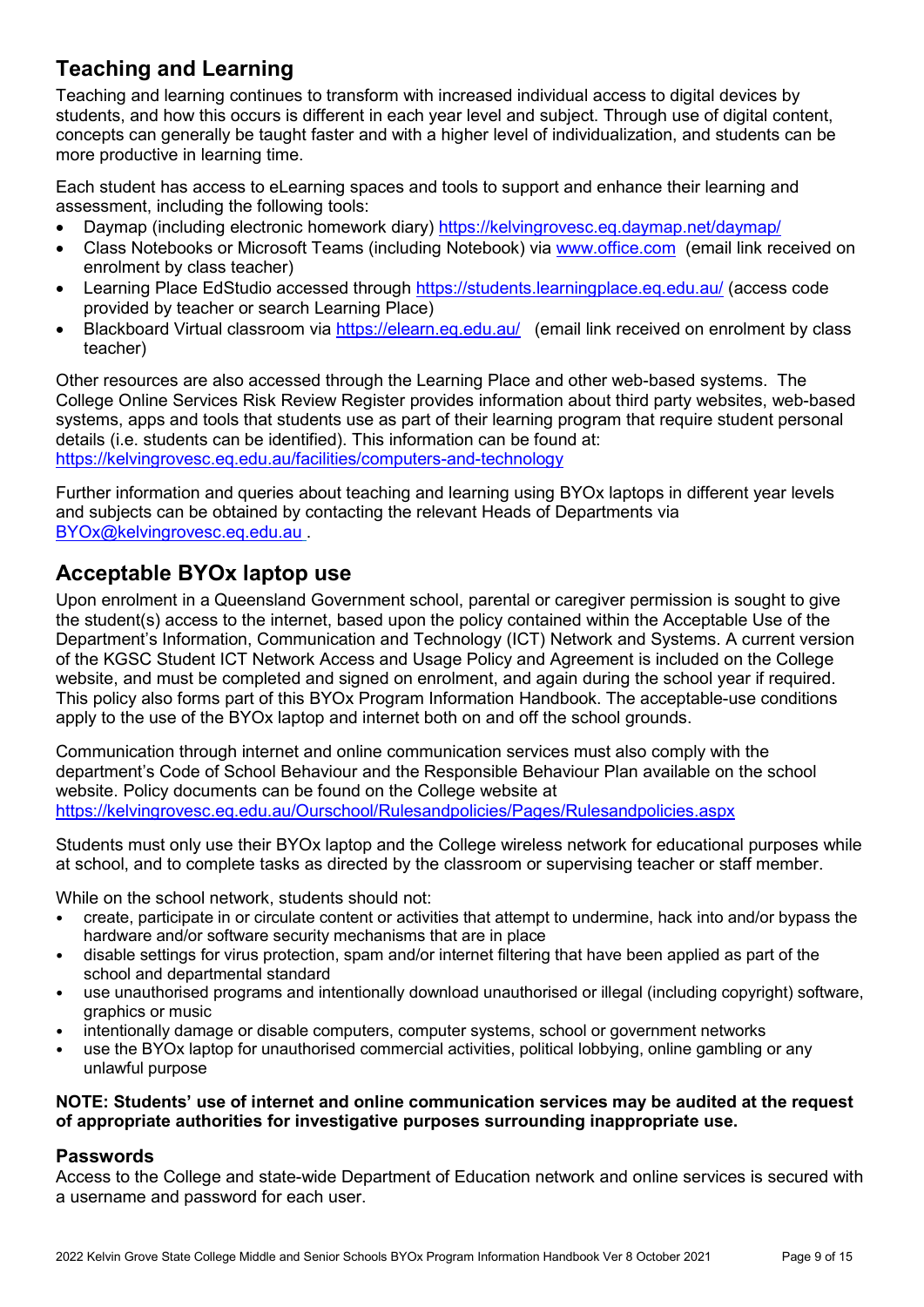The password must be difficult enough so as not to be guessed by other users and is to be kept private by the student and not divulged to other individuals (e.g. a student should not share their username and password with fellow students).

In addition to this:

- The password should be changed regularly, as well as when prompted by the department or when known by another user.
- Personal accounts are not to be shared. Students should not allow others to use their personal account for any reason.
- Students should log off at the end of each session to ensure no one else can use their account or BYOx laptop.
- Students should also set a password for access to their BYOx laptop and keep it private.
- Parents/caregivers may also choose to maintain a password on a BYOx laptop in the event their student forgets their password or if access is required for technical support\*
- Some BYOx laptops may support the use of parental controls with such use being the responsibility of the parent/caregiver\*. Note that the use of these may impact on the student's ability to connect their laptop to the College network, and parents\caregivers may be required to come in to the College to enable connectivity if these are used. (See Laptop Connectivity section above).

### <span id="page-9-0"></span>**Digital Citizenship**

Students should be conscious of the content and behaviours they exhibit online and take active responsibility for building a positive online reputation. They should be conscious of the way they portray themselves, and the way they treat others online.

Students should be mindful that the content and behaviours they have online are easily searchable and accessible. This content may form a permanent online record into the future. Interactions within digital communities and environments should mirror normal interpersonal expectations and behavioural guidelines, such as when in a class or the broader community.

Parents/caregivers must ensure that their child understands this responsibility and expectation. The school's Responsible Behaviour Plan also supports students by providing school related expectations, guidelines and consequences.

Resources relating to Digital Citizenship include:

- <https://learningplace.education.qld.gov.au/sdes-parents/Documents/digital-footprint.pdf>
- <http://digitalcitizenship.net/>
- <http://www.digitalcitizenship.net/nine-elements.html>
- <http://www.digitalcitizenship.nsw.edu.au/>

### <span id="page-9-1"></span>**Cybersafety**

If a student believes they have received a computer virus, spam (unsolicited email), or they have received a message or other online content that is inappropriate or makes them feel uncomfortable, they must inform their teacher, parent or caregiver immediately. Students must also report if another user seeks personal information, asks to be telephoned, offers gifts by email or asks to meet a student online.

Parents or caregivers and students should develop knowledge and awareness of cybersafety issues. The following resources are provided by government departments:

- <https://learningplace.education.qld.gov.au/sdes-and-parents/online-safety-and-support>
- <http://www.qld.gov.au/education/schools/health/cybersafety/>
- <https://www.esafety.gov.au/>
- <https://www.communications.gov.au/what-we-do/internet/stay-smart-online>

Students and parents\carers can also report cyberbullying and other related issues through <https://esafety.gov.au/>

Students must never initiate or knowingly forward emails, or other online content, containing:

- a message sent to them in confidence
- a computer virus or attachment that is capable of damaging the recipients' computer
- chain letters, hoax emails or spam (such as unsolicited advertising).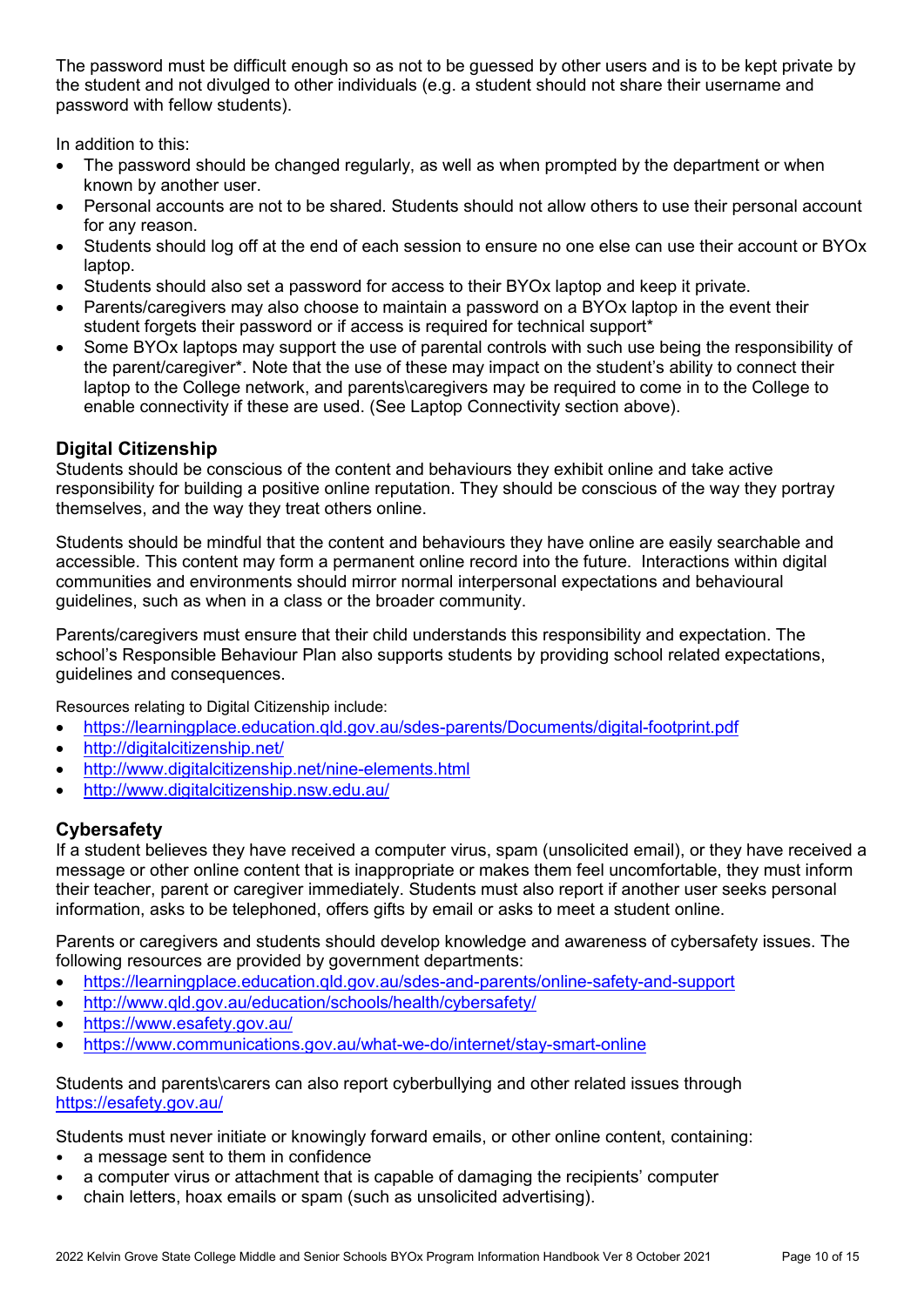Students must never send, post or publish:

- inappropriate or unlawful content which is offensive, abusive or discriminatory
- threats, bullying or harassment of another person
- sexually explicit or sexually suggestive content or correspondence
- false or defamatory information about a person or organisation.

Other cybersafety and cyberbullying resources:

- The ACMA YouTube Channel has short videos that cover a range of cybersafety and reputation management issues and are tailored to use with students aged 14 and over <http://www.youtube.com/user/acmacybersmart>
- ThinkUKnow is an internet safety program delivering interactive training to parents, caregivers and teachers through schools and organisations across Australia using a network of accredited trainers <http://www.thinkuknow.org.au/>
- Bullying. No Way! has been designed to provide parents and caregivers access to information about bullying, harassment, discrimination and violence in schools. It covers all types of bullying including cyberbullying <http://bullyingnoway.gov.au/>

#### <span id="page-10-0"></span>**Web Filtering**

The internet has become a powerful tool for teaching and learning, however students need to be careful and vigilant regarding some web content. At all times students, while using ICT facilities and BYOx laptops including to access the internet, will be required to act in line with the requirements of the Code of School Behaviour, the KGSC Student ICT Network Access and Usage Policy and any other relevant rules of the school <https://kelvingrovesc.eq.edu.au/Ourschool/Rulesandpolicies/Pages/Rulesandpolicies.aspx> .

To help protect students (and staff) from malicious web activity and inappropriate websites, the Department of Education provides and operates a comprehensive web filtering system, which also has a degree of local management. Any BYOx laptop connected to the internet through the school network will have filtering applied. The filtering system provides a laver of protection against:

- inappropriate web pages
- spyware and malware
- peer-to-peer sessions
- scams and identity theft.

This purpose-built web filtering solution takes a precautionary approach to blocking websites including those that do not disclose information about their purpose and content. The Department's filtering approach represents global best-practice in internet protection measures. However, despite internal departmental controls to manage content on the internet, illegal, dangerous or offensive information may be accessed or accidentally displayed. Teachers will always exercise their duty of care, but avoiding or reducing access to harmful information also requires responsible use by the student.

Students are required to report any internet site accessed that is considered inappropriate. Any suspected security breach involving students, users from other schools, or from outside the Queensland Department of Education network must also be reported to the school.

BYOx laptops provide access to personal (e.g. smart phone hotspot), home and other out of school internet services which generally do not include internet filtering. Parents and caregivers are encouraged to install a local filtering application on the student's BYOx laptop for when they are connected in locations other than school. Parents/caregivers are responsible for appropriate internet use by students outside the school.

#### <span id="page-10-1"></span>**Privacy and Confidentiality**

Students must not use another student or staff member's username or password to access the College network or another student's BYOx laptop, including not trespassing in another person's files, home drive, email or accessing unauthorised network drives or systems.

Additionally, students should not divulge personal information via the internet or email, to unknown entities or for reasons other than to fulfil the educational program requirements of the school. It is important that students do not publish or disclose the email address of a staff member or student without that person's explicit permission. Students should also not reveal personal information including names, addresses, photographs, credit card details or telephone numbers of themselves or others. They should ensure that privacy and confidentiality is always maintained.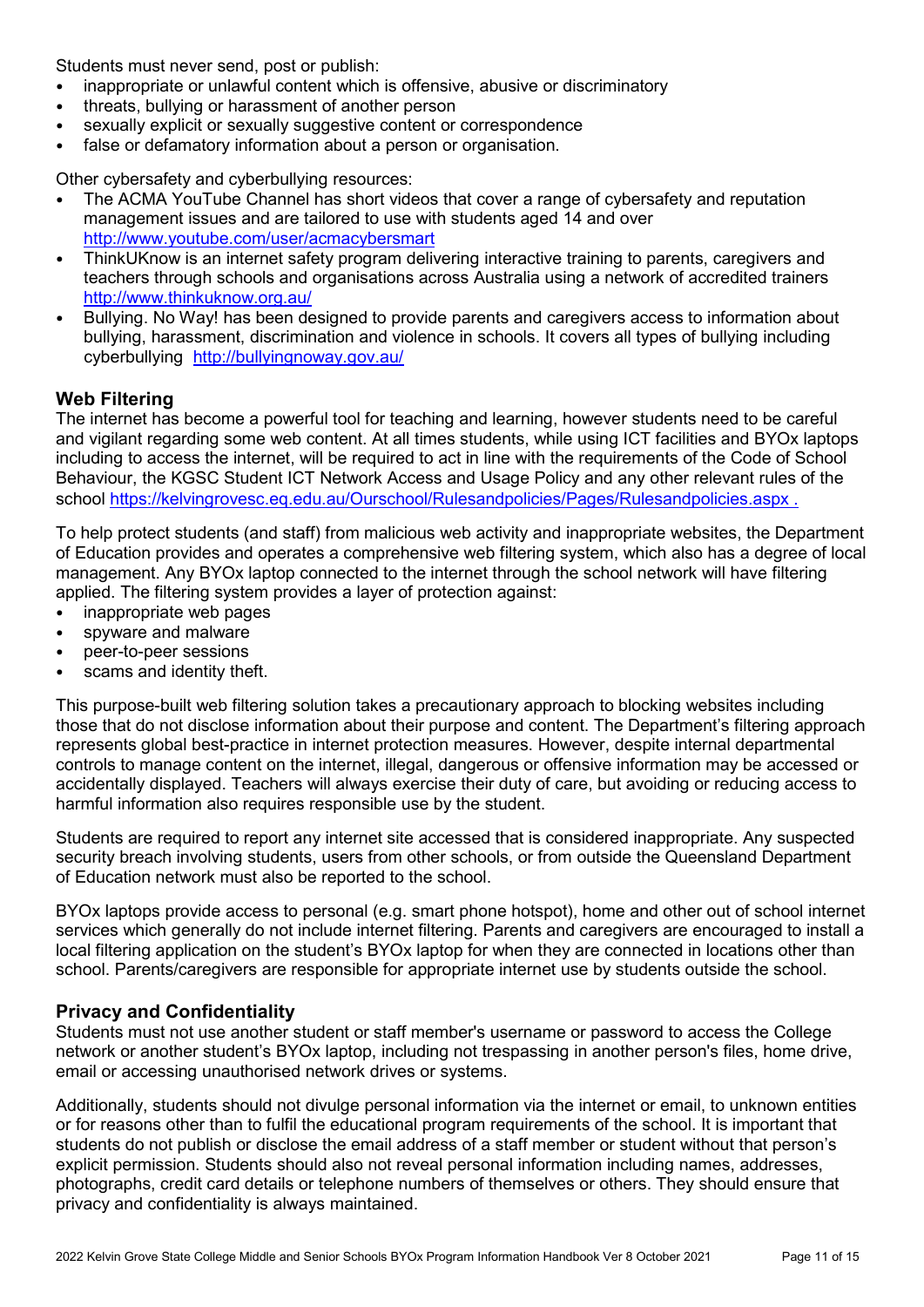### <span id="page-11-0"></span>**Intellectual Property and Copyright**

Students should never plagiarise information and should observe appropriate copyright clearance, including acknowledging the original author or source of any information, images, audio etc. used. It is also important that the student obtain all appropriate permissions before electronically publishing other people's works or drawings. The creator or author of any material published should always be acknowledged. Material being published on the internet or intranet must have the approval of the Principal or their delegate and have appropriate copyright clearance. Copying of software, information, graphics or other data files may violate copyright laws without warning and be subject to prosecution from agencies to enforce such copyrights.

Information is available at:

- <https://qedu.sharepoint.com/sites/2409/Student/MS/Library/SitePages/Plagiarism-and-copyright.aspx> (student SharePoint - no public access)
- <http://www.smartcopying.edu.au/information-sheets/schools/students-and-copyright>

#### <span id="page-11-1"></span>**Software**

Schools may recommend software applications in order to meet the curriculum needs of particular subjects. Parents/caregivers may be required to install and support the appropriate use of the software in accordance with guidelines provided by the school.

Software provided by the Department of Education or the College will need to be uninstalled from the BYOx laptop upon the cancellation of student enrolment, transfer or graduation.

Refer to page 4 and 5 for details of software requirements. See also <https://kelvingrovesc.eq.edu.au/facilities/computers-and-technology/software-for-students>

#### <span id="page-11-2"></span>**Monitoring and Reporting**

Students should be aware that all use of internet and online communication services can be audited and traced to the account of the user. All material on the BYOx laptop is subject to audit by authorised school staff. If at any stage there is a police or Department of Education request, the school may be required to provide the authorities with access to the BYOx laptop and personal holdings associated with its use.

#### <span id="page-11-3"></span>**Misuse and Breaches of Acceptable Usage**

Students should be aware that they are held responsible for their actions while using the internet and online communication services.

Students will be held responsible for any breaches caused by other person(s) knowingly using their account to access internet and online communication services.

The school reserves the right to restrict/remove access of personally owned BYOx laptops to the intranet, internet, email or other network services to ensure the integrity and security of the network and to provide a safe working and learning environment for all network users. The misuse of personally owned devices may result in disciplinary action which includes, but is not limited to, the withdrawal of access to school supplied services.

# <span id="page-11-4"></span>**Responsible use of BYOx laptops**

Our aim is to ensure the safe and responsible use of facilities, services and resources available to students through the provision of clear guidelines.

#### <span id="page-11-5"></span>**Student Responsibilities:**

- BYOx Program information is read each year
- participation in any BYOx program information sessions each year
- acknowledgement that core purpose of BYOx laptop at school is for educational purposes, and it must not be used for non-educational purposes (including use of internet) at school
- care of BYOx laptop including placing in hard protective case (failure to do so may void warranties)
- appropriate digital citizenship and online safety
- security and password protection password must be complex enough so as not to be guessed by other users, is to be kept private by the student and not divulged to other individuals (e.g. a student should not share their username and password with fellow students)
- technical support outside of that provided by the College Student Tech Hub see Technical Support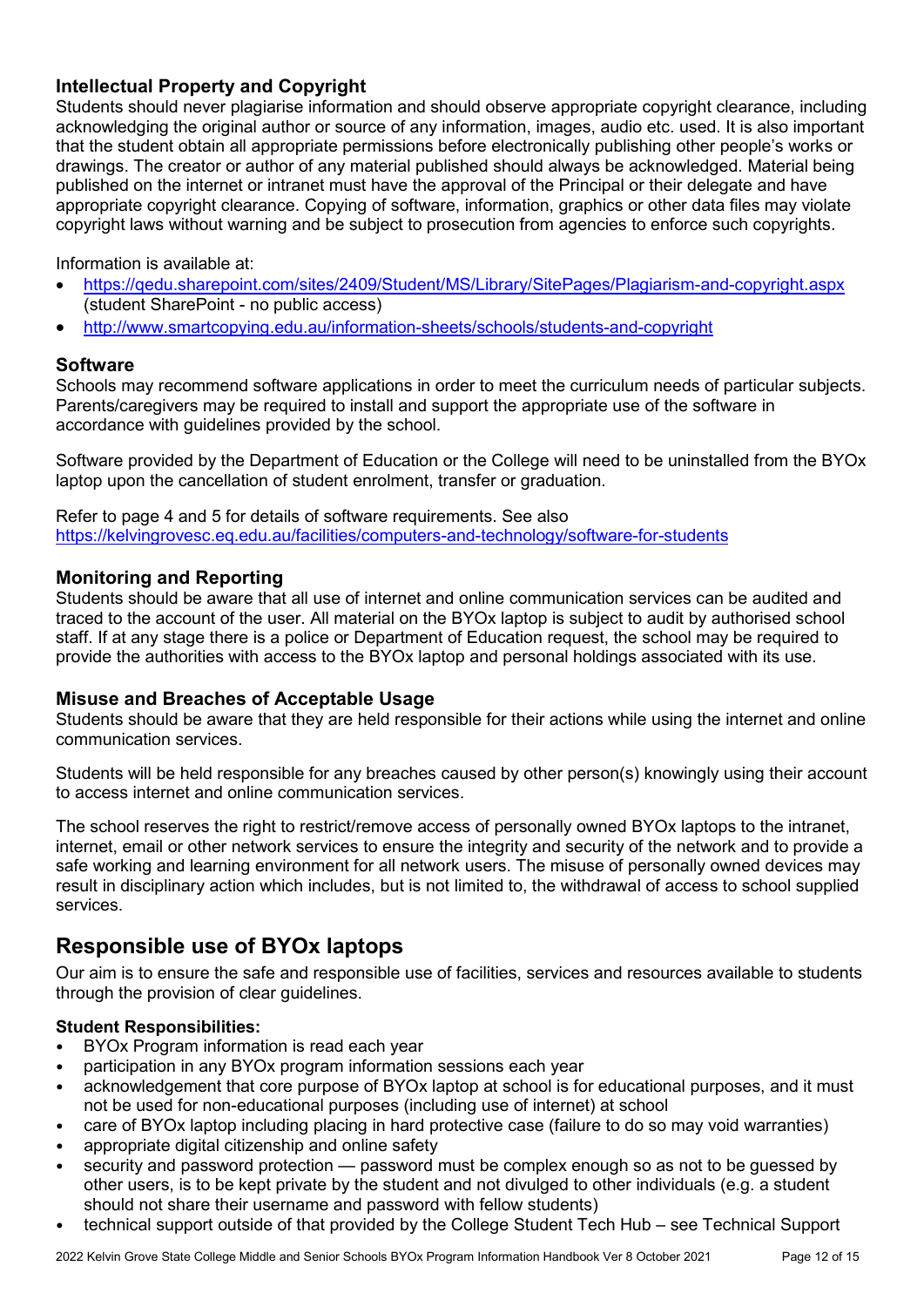- maintaining a current back-up of data
- charging of BYOx laptop at home
- abiding by intellectual property and copyright laws, including software/media piracy
- internet filtering (when not connected to the school's network)
- ensuring personal login account is not shared with another student
- BYOx laptop will not be shared with another student for any reason
- understand and sign the College Student ICT Network Access and Usage Agreement (which incorporates the BYOx Program) on enrolment and when required during a school year

#### <span id="page-12-0"></span>**Parents and Caregivers Responsibilities:**

- BYOx Program information is read and discussed with student each year
- participation in any BYOx program information sessions each year
- provide a BYOx laptop that meets minimum specifications, including a protective hard case, and other required items
- provide required software, including current security suite with anti-virus and anti-malware software
- arrange adequate warranty and insurance of the BYOx laptop
- acknowledgement that core purpose of BYOx laptop at school is for educational purposes, and it must not be used for non-educational purposes (including use of internet) at school
- internet filtering (when not connected to the school's network)
- encourage and support student in appropriate digital citizenship and cybersafety
- technical support for connectivity see Technical Support information page 7
- support the student to ensure the laptop is fully charged and ready for use at the start of each day
- understand and sign the annual College Student ICT Network Access and Usage Agreement which incorporates the BYOx Program

#### <span id="page-12-1"></span>**Other:**

Information sent from our College network contributes to community perception of the school. All students using our ICT facilities and services must conduct themselves as positive ambassadors for our school.

- Students using the system must not at any time attempt to access other computer systems, accounts or unauthorised network drives or files or to access other student BYOx laptops without parent or staff permission and without the student and staff member present.
- Students must not record, photograph or film any students or school personnel without the express permission of the individual/s concerned and the supervising teacher, staff member and/or parent\caregiver
- Students must get permission before copying files from another user. Copying files or passwords belonging to another user without their express permission may constitute plagiarism and/or theft.
- Students need to understand copying of software, information, graphics, or other data files may violate copyright laws without warning and be subject to prosecution from agencies to enforce such copyrights.
- Parents and caregivers need to be aware that damage to BYOx laptops owned by other students or staff may result in significant consequences in relation to breaches of expectations and guidelines in the school's Responsible Behaviour Plan
- The school will educate students on cyber bullying, safe internet and email practices and health and safety regarding the physical use of electronic devices. Students have a responsibility to incorporate these safe practices in their daily behaviour at school.

The school's BYOx program supports BYOx laptop use including access to:

- printing
- filtered internet
- file access (including some software) and storage, including the student network H: drive and the student common drive
- support to connect BYOx laptops to the College wireless network

However, the school's BYOx program does not support BYOx laptops in regard to:

- technical support other than that outlined above
- charging of BYOx laptops or other personal devices at school
- security, integrity, insurance and maintenance
- private network accounts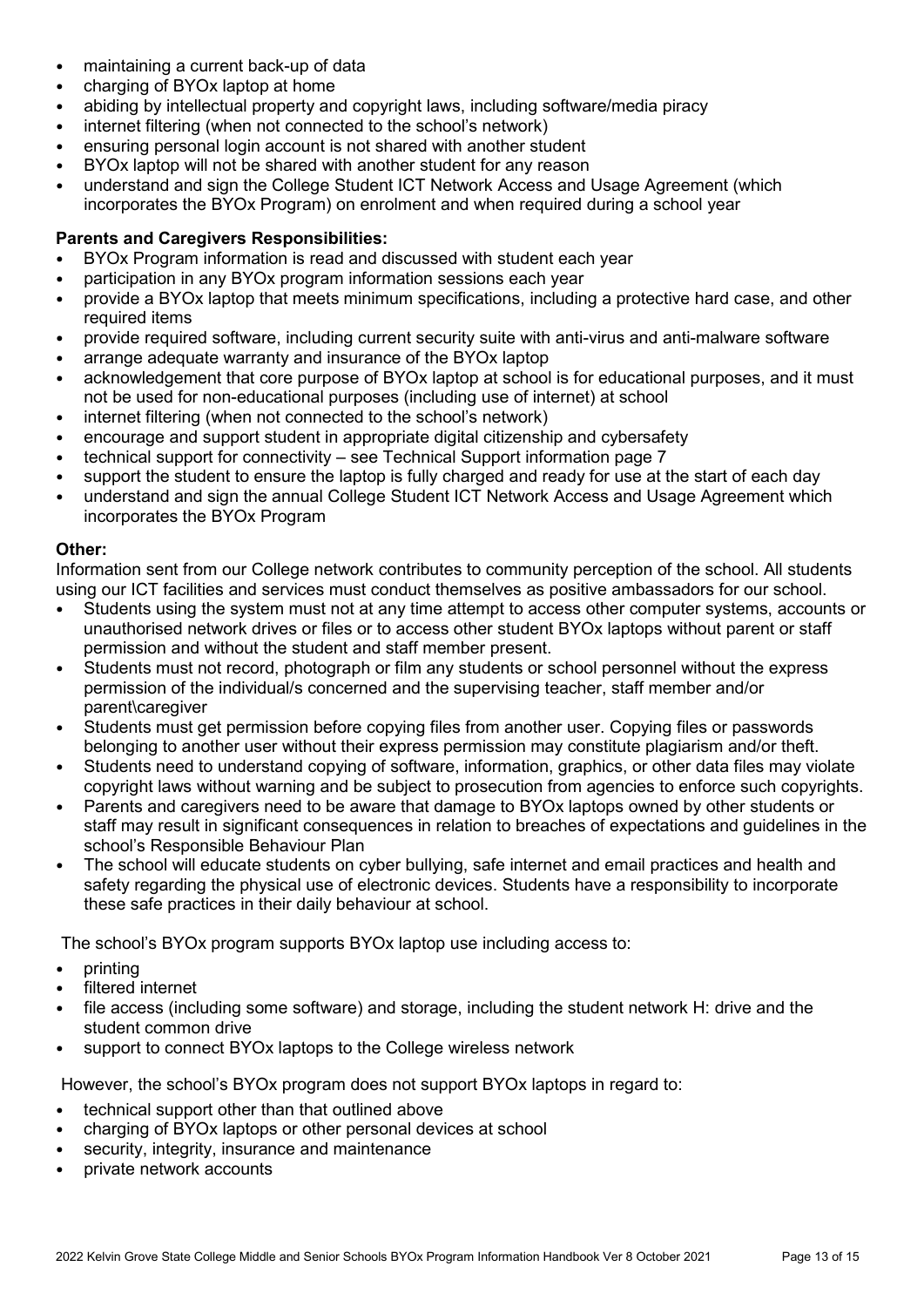# <span id="page-13-0"></span>**Health and Safety**

Students should be aware of best practices to follow when using their laptops. This includes:

- adjust the desk and laptop to adopt a "neutral" posture – ankles, knees, hips and elbows at about 900 angles and hands in alignment with wrists
- sit about arm's length from the screen (depending on individual eye conditions etc.)
- keying and holding the mouse should be light and hands and arms rested when not keying
- take regular breaks to rest both your eyes and your muscles – stand and walk to the printer, change posture to perform other task such as reading

When transporting the laptop, use some simple principles to reduce back, shoulder and neck strain:

- Reduce the weight of the bag by removing any unnecessary items
- Try to pick up and put down the bag with smooth movements, rather than jerky and sudden actions
- If possible, use a backpack with padded shoulder straps, compartments and hip straps which assist in distributing the load evenly throughout the bag and on the student's body. Carry the backpack over both shoulders.

Source:

- <https://education.qld.gov.au/initiativesstrategies/Documents/laptop-use.pdf>
- <https://education.qld.gov.au/initiativesstrategies/Documents/heavy-school-bags.pdf>

Other health and safety resources:

• <https://edu.gcfglobal.org/en/computerbasics/creating-a-safe-workspace/1/>

# <span id="page-13-1"></span>**BYOx Laptop Care**

Students and their parents/caregivers are responsible for the security, integrity, insurance and maintenance of their personal BYOx laptops and their private network accounts. This includes taking care of and securing the BYOx laptop and accessories in accordance with school policy and guidelines. A number of lockers are available for student hire through the SUB Shop.

Responsibility for loss or damage of a BYOx laptop at home, in transit or at school belongs to the student. Advice should be sought from insurance providers in relation to private BYOx laptop inclusion in home and contents insurance policy. Accidental damage and warranty policies should be discussed at point of purchase to minimise financial impact and disruption to learning should a BYOx laptop not be operational.

#### <span id="page-13-2"></span>**General Precautions**

- Food or drink should never be placed near the BYOx laptop
- Plugs, cords and cables should be inserted and removed carefully
- BYOx laptops should always be carried within their protective case
- Carrying BYOx laptops with the screen open should be avoided
- Ensure the battery is fully charged each day
- Turn the BYOx laptop off before placing it in its case, especially if the laptop is being carried a distance

#### <span id="page-13-3"></span>**Protecting the Screen**

- Avoid poking at the screen even a touch screen only requires a light touch
- Don't place pressure or weighted objects on the lid of the BYOx laptop when it is closed
- Do not place anything on the keyboard, especially before closing the lid
- Do not place anything in the carry case that could press against the laptop cover or cause damage to ports or slots
- Only clean the screen with a clean, soft, dry cloth or an anti-static cloth
- Do not clean the screen with a household cleaning product

For information on cleaning laptops and other devices see <https://edu.gcfglobal.org/en/computerbasics/keeping-your-computer-clean/1/>